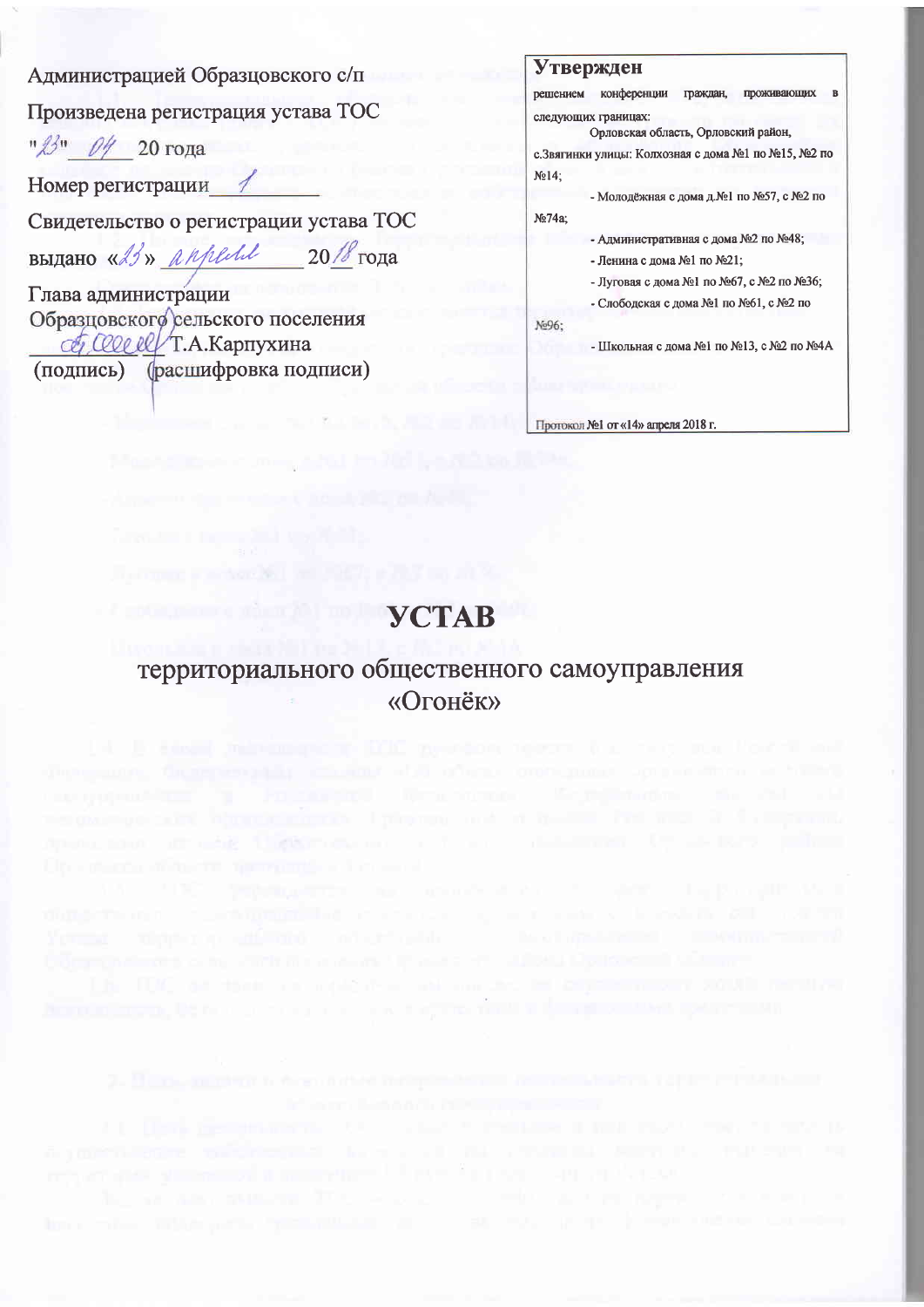#### 1. Общие положения

общественное самоуправление «Территориальная Территориальное  $1.1.$ община «Огонёк» (далее - ТОС) является самоорганизацией граждан по месту их жительства на части территории муниципального образования Образцовское сельское поселение Орловского района Орловской области для самостоятельного и под свою ответственность осуществления собственных инициатив по вопросам местного значения.

1.2. Полное наименование: Территориальное общественное самоуправление «Огонёк».

Сокращенное наименование: ТОС «Огонёк».

1.3. Территория, на которой осуществляется территориальное общественное самоуправление, находится в следующих границах: Образцовское сельское поселение Орловского района Орловской области с. Звягинки улицы:

- Колхозная с дома №1 по №15, №2 по №14;

- Молодёжная с дома д.№1 по №57, с №2 по №74а;

- Административная с дома №2 по №48;

- Ленина с дома №1 по №21;

- Луговая с дома №1 по №67, с №2 по №36;

- Слободская с дома №1 по №61, с №2 по №96;

- Школьная с дома №1 по №13, с №2 по №4А

1.4. В своей деятельности ТОС руководствуется Конституцией Российской Федерации, Федеральным законом «Об общих принципах организации местного Федерации», Российской Федеральным законом  $\langle \langle \mathbf{O} \rangle$ самоуправления  $\mathbf{B}$ некоммерческих организациях», Гражданским кодексом Российской Федерации, правовыми актами Образцовского сельского поселения Орловского района Орловской области, настоящим Уставом.

Территориальное учреждается на неопределенный срок.  $1.5.$ TOC общественное самоуправление считается учрежденным с момента регистрации самоуправления администрацией общественного территориального Устава Образцовского сельского поселения Орловского района Орловской области.

1.6. ТОС не является юридическим лицом, не осуществляет хозяйственную деятельность, не обладает каким-либо имуществом и финансовыми средствами.

### 2. Цель, задачи и основные направления деятельности территориального общественного самоуправления

2.1. Цель деятельности ТОС - самостоятельное и под свою ответственность осуществление собственных инициатив по вопросам местного значения на территории, указанной в подпункте 1.3 пункта 1 настоящего Устава.

Задачи деятельности ТОС - создание эффективного партнёрства власти и населения, поддержка гражданских интересов, инициатив, формирование системы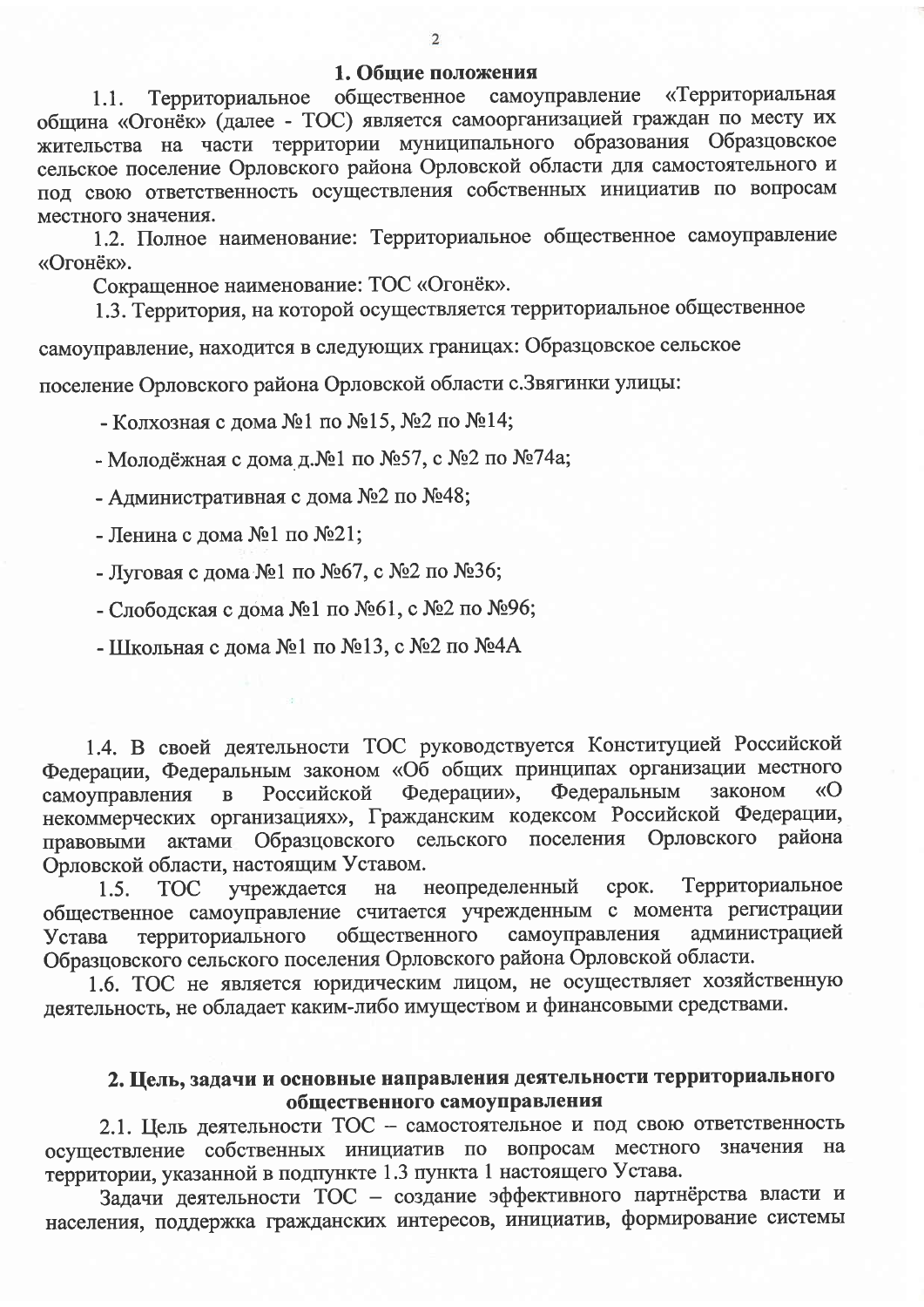интересов И традиций, общности основе на согласия обшественного общечеловеческих ценностей.

2.2. Формами осуществления деятельности территориального общественного самоуправления являются проводимые не реже одного раза в год собрания граждан, а также заседания постоянно действующего руководящего органа территориального общественного самоуправления и организуемые ими мероприятия.

2.3. Основными задачами и направлениями деятельности ТОС являются:

- защита прав и интересов жителей в органах государственной власти и местного самоуправления;

- обеспечение исполнения решений, принятых на конференциях граждан;

- осуществление хозяйственной деятельности по благоустройству территории, иной хозяйственной деятельности, направленной на удовлетворение социальнобытовых потребностей граждан, проживающих на территории ТОС;

- взаимодействие с администрацией Образцовского сельского поселения Орловского района Орловской области по благоустройству территории ТОС;

- осуществление деятельности, направленной на формирование комфортной и безопасной среды для граждан, проживающих на соответствующей территории;

- организация участия населения в решении вопросов местного значения на соответствующей территории;

- участие в публичных слушаниях или инициация их проведения;

- информирование жителей о решениях органов местного самоуправления муниципального образования, принятых по предложению или при участии жителей при осуществлении ими ТОС;

соответствующих предложений  $\Pi{\bf 0}$ развитию в разработке участие территорий;

- изучение потребностей жителей, проживающих на соответствующей территории;

- оказание содействия по вопросам ЖКХ;

- участие в организации и проведении социально значимых мероприятий, а также досуга проживающего населения;

- организация акций милосердия и благотворительности, содействие органам самоуправления, благотворительным фондам, иным организациям, местного гражданам и их объединениям в проведении таких акций;

- внесение предложений в органы местного самоуправления Образцовского сельского поселения Орловского района Орловской области по вопросам:

а) выделения земельных участков под скверы, стоянки автомобилей, гаражи и для других общественно полезных целей;

б) создания и ликвидации объектов торговли, общественного питания, бытового обслуживания, образования, здравоохранения, культуры;

- осуществление работы с гражданами по патриотическому воспитанию

- осуществление общественного контроля за качеством уборки территории и вывозом мусора, решением вопросов благоустройства;

- оказание содействия правоохранительным органам в охране правопорядка;

эпидемиологического, органам санитарного, содействия оказание экологического контроля и пожарной безопасности.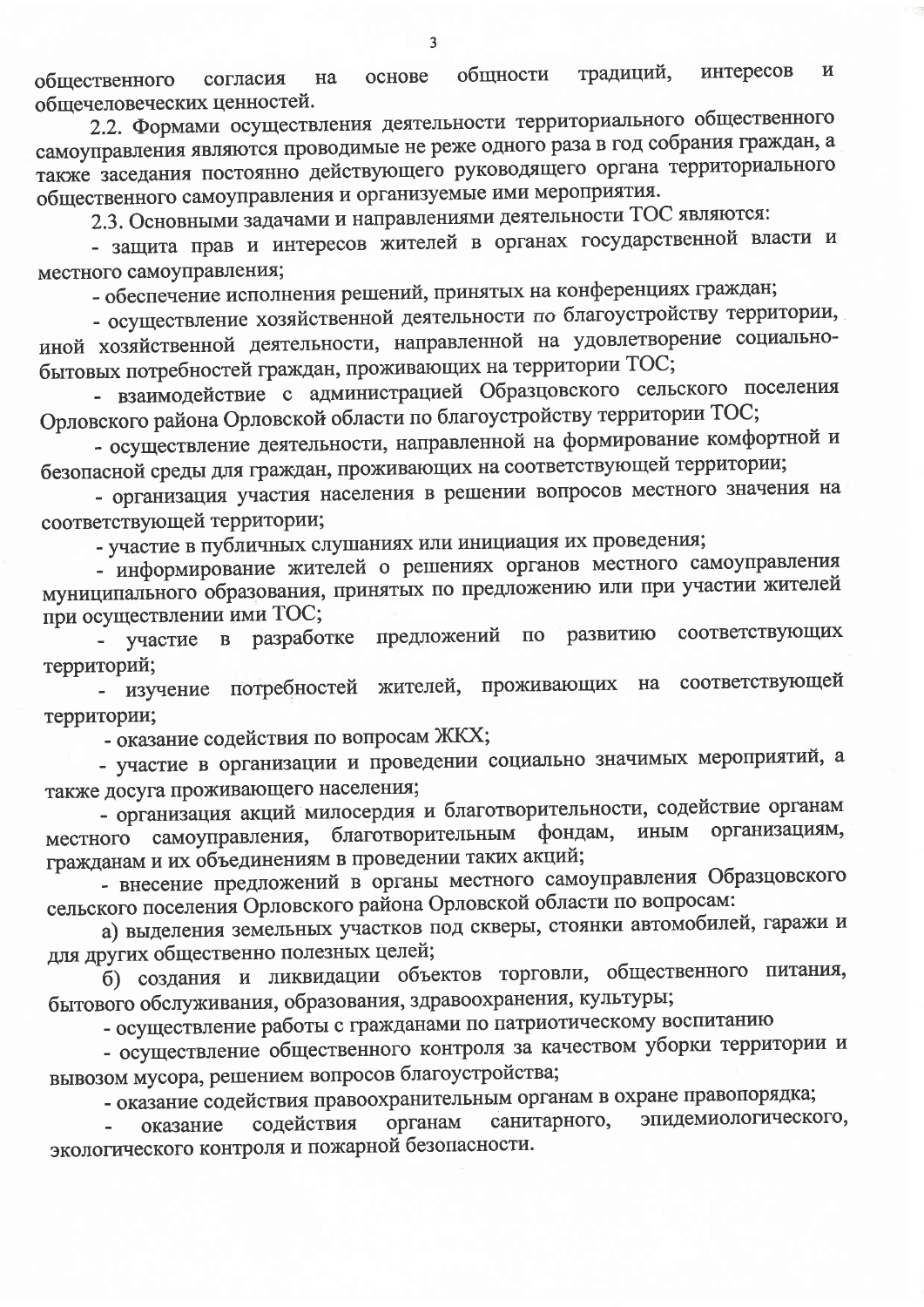#### 3. Участники ТОС

3.1. В осуществлении ТОС вправе принимать участие граждане, проживающие на территории, указанной в подпункте 1.3 пункта 1 настоящего Устава, достигшие 16-летнего возраста.

#### 4. Структура органов ТОС

4.1. Органами территориального общественного самоуправления являются:

- конференция граждан (собрание делегатов) - высший орган управления (далее - конференция);

- Совет территориального общественного самоуправления - постоянно действующий руководящий орган;

- председатель Совета ТОС - руководитель Совета ТОС.

## 5. Собрание (конференция) участников ТОС

5.1. Высшим органом управления ТОС является конференция участников ТОС.

5.2. К исключительным полномочиям конференции относятся:

1) решение об организации, реорганизации или прекращении деятельности ТОС;

2) принятие устава ТОС, внесение изменений и дополнений в устав TOC;

3) определение основных направлений деятельности ТОС;

4) утверждение структуры, статуса и наименования органов ТОС;

5) выборы органов ТОС;

6) внесение изменений в состав органов ТОС;

7) утверждение планов, программ деятельности и развития ТОС;

8) утверждение сметы доходов и расходов;

9) утверждение отчета о деятельности органов ТОС;

10) утверждение отчетов контрольно-ревизионной комиссии ТОС (ревизора ТОС) о результатах проверки финансово-хозяйственной деятельности ТОС;

11) принятие решений о создании инициативных групп граждан

для внесения проектов муниципальных правовых актов в органы местного

самоуправления в порядке правотворческой инициативы;

12) решение об участии органов ТОС в создании и работе общественных объединений;

13) решение других вопросов, затрагивающих интересы участников ТОС и не противоречащих действующему законодательству.

Инициаторами проведения конференции выступать могут население,  $5.3.$ представители органов ТОС, органы местного самоуправления

муниципального образования.

5.4. От имени населения с инициативой проведения конференции выступает инициативная группа граждан.

Конференция созываются по нормам представительства: 100-300 человек 1 делегат от 10 человек, 301-600 человек - 1 делегат от 20 человек, 601-1000 человек- 1 делегат от 25 человек, 1001-2000 человек - 1 делегат от 50 человек участников ТОС.

5.5. Конференция, созванная по инициативе органов местного самоуправления муниципального образования или инициативной группы граждан, проводится не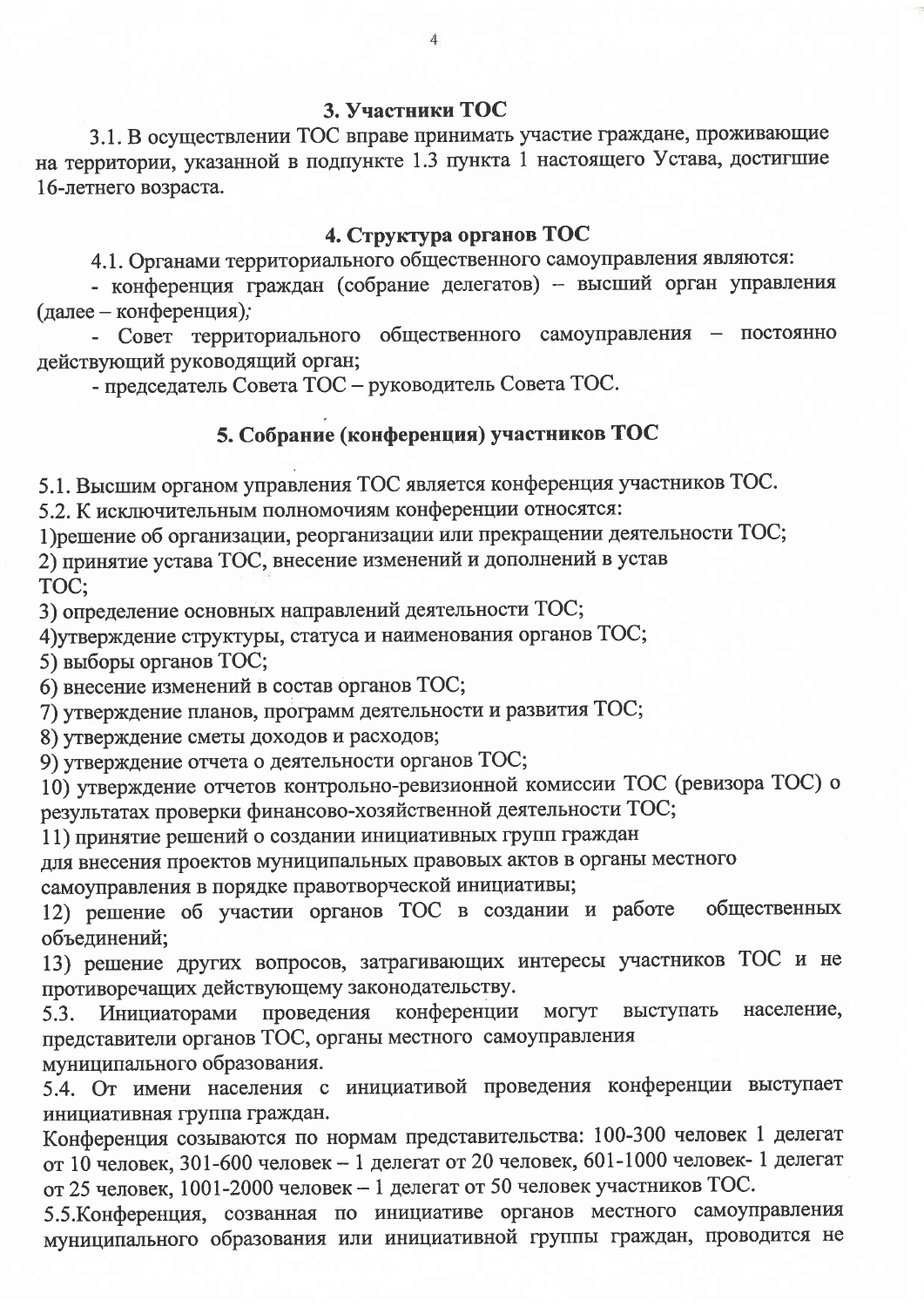позднее 30 дней со дня письменного обращения органа местного самоуправления муниципального образования или инициативной группы граждан в Совет ТОС.

5.6. Работу по подготовке и проведению конференции проводит инициативная группа.

5.7. Участники ТОС, уведомляются о проведении конференции не позднее, чем за 5 дней до дня проведения учредительного собрания жителей и органы МСУ (администрацию).

5.8. Для ведения конференции граждан избираются председатель, секретарь.

в форме собрания граждан проводится при 5.9. Учредительное мероприятие численности населения достигшего шестнадцатилетнего возраста, проживающего на соответствующей территории, до 400 человек.

5.10. Учредительное мероприятие в форме конференции граждан проводится при численности населения достигшего шестнадцатилетнего возраста, проживающего на соответствующей территории, свыше 400 человек.

5.11 .Собрание считается правомочным, если в нем принимает участие не менее 1/3 жителей, проживающих на территории ТОС, достигших шестнадцатилетнего возраста.

5.12. Конференция считается правомочной, если в ней принимает участие не менее 2/3 делегатов, избранных на собраниях или с помощью подписных листов, представляющих не менее 1/3 жителей соответствующей территории, достигших шестналиатилетнего возраста.

5.13.До открытия конференции граждан проводится обязательная регистрация участников, делегатов собрания, избранных на собраниях с указанием фамилии, имени, отчества, года рождения, адреса места жительства.

5.14. Решения собрания (конференции) принимается большинством голосов от общего числа присутствующих на собрании (конференции) и оформляются протоколом. В течение 10 дней со дня проведения собрания (конференции) копия протокола собрания (конференции) направляется в администрацию Образцовского сельского поселения Орловского района Орловской области.

5.15. Решения собраний (конференций), принимаемые в пределах действующего законодательства и своих полномочий, для органов власти и лиц, проживающих на территории ТОС, носят рекомендательный характер.

Решения собраний (конференций) для органа ТОС (Совета ТОС, Комитета ТОС, иного исполнительного органа ТОС, контрольно-ревизионной комиссии ТОС, ревизора ТОС и др.) носят обязательный характер. Решения, принимаемые на собраниях (конференциях), затрагивающие имущественные и иные права граждан, объединений собственников жилья и других организаций, носят рекомендательный характер.

### 6. Совет территориального общественного самоуправления

6.1. В целях организации и непосредственной реализации функций по осуществлению территориального общественного самоуправления конференция руководящий орган, действующий Совет  $\sim$   $$ постоянно избирает граждан осуществляющий организационно-распорядительные функции  $\overline{a}$ реализации инициатив граждан, реализации решений конференций граждан, а также участия граждан в решении вопросов местного значения на территории, указанной в п.1.3. настоящего Устава.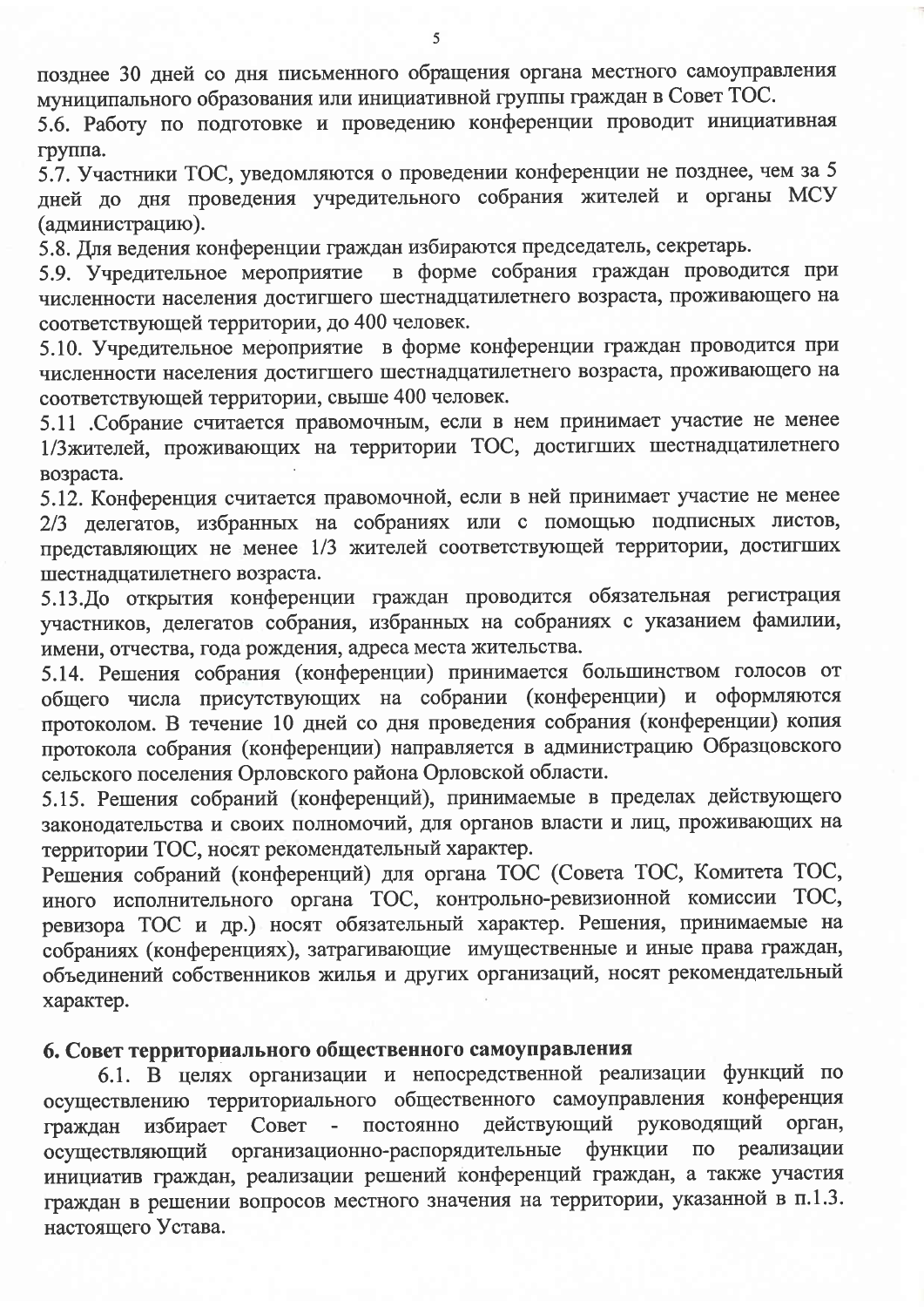6.2. Совет ТОС избирается на конференции граждан открытым голосованием сроком на 5 лет, в составе не менее 3 человек.

6.3. Полномочия Совета ТОС прекращаются досрочно в случаях:

а) неоднократного нарушения действующего законодательства Российской Федерации, муниципальных правовых актов и настоящего Устава;

б) фактического прекращения деятельности Совета ТОС;

в) решения конференции о выражении недоверия Совету ТОС;

г) самороспуска Совета ТОС.

6.4. Решение конференции граждан о недоверии Совету ТОС считается принятым, если за него отдано более половины голосов делегатов конференции.

6.5. Решение конференции граждан о недоверии Совету ТОС влечет освобождение председателя Совета ТОС от занимаемой должности.

6.6. Полномочия Совета ТОС:

- организует работу по основным направлениям деятельности. С этой целью создает общественные комиссии (комитеты, секции и т.д.) и распределяет обязанности между членами Совета ТОС.

представляет интересы населения, проживающего на соответствующей территории;

- обеспечивает исполнение решений, принятых на конференциях ТОС;

- вносит в органы местного самоуправления Образцовского сельского поселения Орловского района Орловской области проекты муниципальных правовых актов;

осуществляет взаимодействие с органами местного самоуправления Образцовского сельского поселения Орловского района Орловской области на основе заключаемых между ними договоров и соглашений;

утверждает документы на участие ТОС в конкурсах, проводимых управлением по работе с населением на территориях;

- организует территориальное общественное самоуправление и координирует деятельность первичных органов ТОС в границах своей территории;

- выдвигает своих делегатов для участия в других организациях;

- вносит на рассмотрение конференции граждан предложения об объединении с другими некоммерческими организациями для создания ассоциаций (союзов);

функции, предусмотренные правовыми актами осуществляет иные Образцовского сельского поселения Орловского района Орловской области, Уставом TOC.

- решением Совета избирается председатель Совета из числа членов Совета.

6.7. Заседание Совета ТОС считается правомочным при участии в нем более 50% членов Совета ТОС.

6.8. Решения Совета ТОС принимаются простым большинством голосов.

6.9. Совет ТОС подконтролен и подотчетен конференции граждан.

6.10. Совет ТОС отчитывается, о своей деятельности на конференциях территориального общественного самоуправления.

#### 7. Председатель Совета ТОС

7.1. Председатель Совета ТОС избирается (освобождается) из членов Совета ТОС на срок полномочий Совета ТОС, решением Совета ТОС.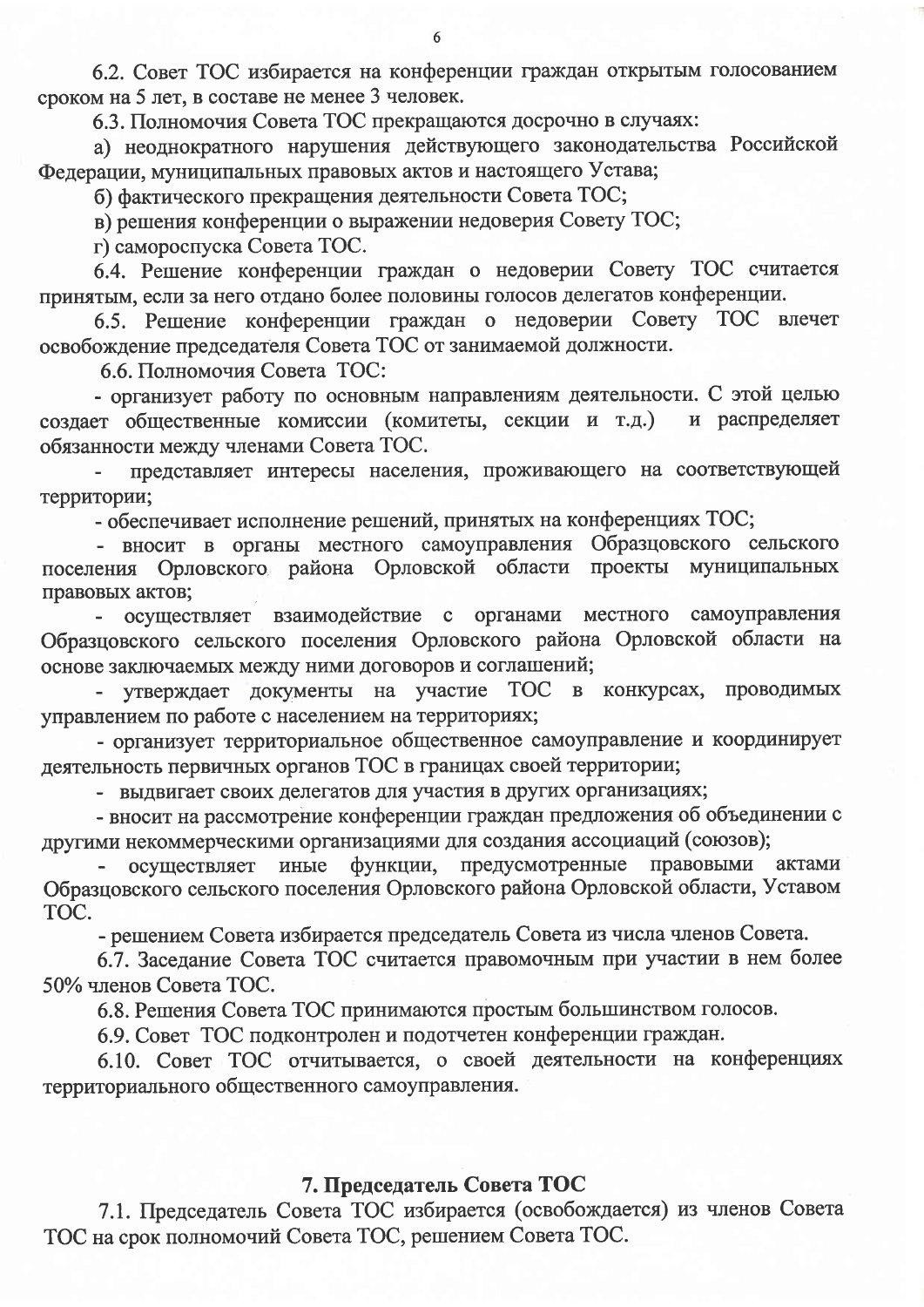7.2. Председатель организует работу Совета ТОС и подотчетен конференции граждан и Совету ТОС.

7.3. Полномочия председателя Совета ТОС:

- представляет ТОС в судебных органах в соответствии с законодательством, в отношениях с органами государственной власти, органами местного самоуправления, организациями и гражданами;

- организует работу ТОС по достижению уставных целей;

- руководит текущей деятельностью ТОС, в том числе для осуществления решений конференции граждан;

- созывает заседания Совета ТОС, доводит до сведения членов Совета ТОС и населения время и место их проведения, а также проект повестки дня;

- осуществляет руководство подготовкой заседаний и вопросов, выносимых на рассмотрение Совета ТОС;

- ведет заседание Совета ТОС в соответствии с установленным на заседании регламентом;

- докладывает Совету ТОС о положении дел на подведомственной территории;

- подписывает решения, протоколы заседаний совместно с секретарем заседаний;

- руководит работой Совета ТОС, деятельностью постоянных и временных комиссий Совета ТОС, координирует работу первичных органов ТОС, обеспечивает гласность и учет общественного мнения в работе Совета ТОС;

- вправе организовывать прием граждан, рассмотрение их обращений, заявлений и жалоб, принятие по ним решений.

7.4. Для ведения текущей работы из числа членов Совета ТОС на его первом заседании избирается заместитель председателя Совета ТОС, который выполняет поручения председателя Совета ТОС, а в случае отсутствия председателя (болезнь, отпуск, командировка) или невозможности выполнения им своих обязанностей, осуществляет его функции.

7.5. В случае самоустранения председателя Совета ТОС от работы исполнение обязанностей председателя по решению Совета ТОС возлагается на его заместителя или одного из членов Совета ТОС.

7.6. Председатель Совета ТОС не реже одного раза в год проводит заседания Совета ТОС, на котором рассматриваются и решаются вопросы работы Совета ТОС. Совет ТОС заслушивает информацию председателя о проделанной работе, определяет вопросы, по которым председатель Совета ТОС принимает решение самостоятельно в рабочем порядке и отчитывается по ним на заседании Совета.

7.7. К компетенции председателя Совета ТОС относится решение всех вопросов, которые не составляют компетенцию конференции граждан, Совета ТОС. Председатель Совета ТОС принимает решения по вопросам, отнесенным к его компетенции, единолично.

7.8. Полномочия председателя Совета ТОС прекращаются досрочно в случае:

- смерти;

- отставки по собственному желанию;

- признания судом недееспособным или ограниченно дееспособным;

- признания судом безвестно отсутствующим или объявления умершим;

- вступления в отношении его в законную силу обвинительного приговора суда;

- выезда за пределы территории ТОС на постоянное место жительства;